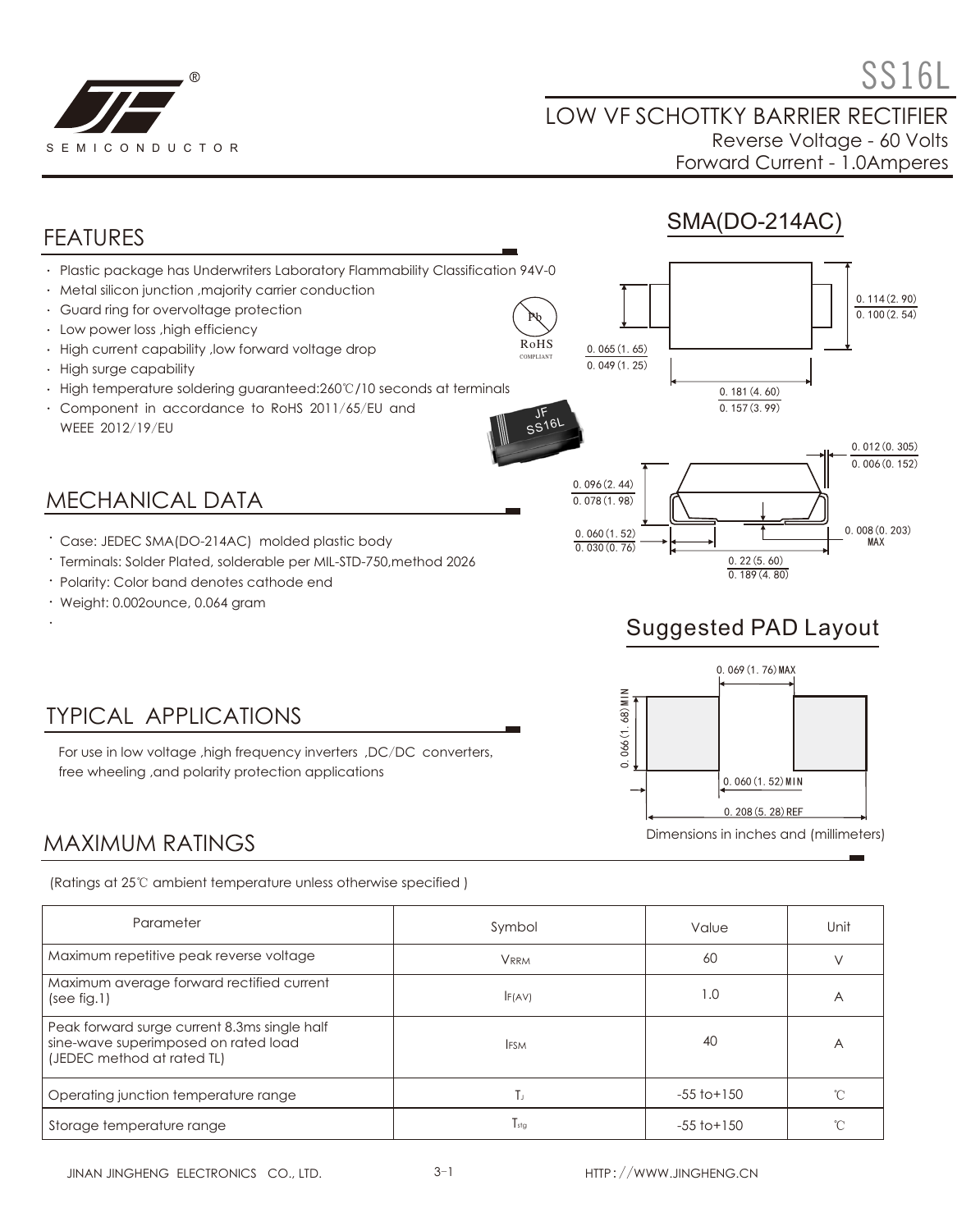# RATINGS AND CHARACTERISTIC OF SS16L

## ELECTRICAL CHARACTERISTCS (TA=25℃ Unless otherwise noted)

| Parameter                    | <b>Test Conditions</b> |                       | Symbol              | TYP. | MAX. | Unit    |
|------------------------------|------------------------|-----------------------|---------------------|------|------|---------|
| Instaneous forward voltage   |                        | $Ta = 25^{\circ}C$    | $V_F$ <sup>1)</sup> | 0.53 | 0.55 | $\vee$  |
|                              | $IF=1.0A$              | $T_A = 100^{\circ}C$  |                     | 0.47 | 0.49 |         |
|                              |                        | $T_A = 125^{\circ}C$  |                     | 0.45 | 0.47 |         |
| Reverse current              | $V_R = 60V$            | $T_A = 25^{\circ}C$   | $R^{2}$             | 60   | 150  | $\mu$ A |
|                              |                        | $T_A = 100^{\circ}C$  |                     | 5    | 10   | mA      |
|                              |                        | $T_A = 125^{\circ}$ C |                     | 15   | 30   |         |
| Typical junction capacitance | 4V, 1MHz               |                       | CJ                  | 110  |      | pF      |

Notes: 1.Pulse test: 300 μs pulse width,1% duty cycle

2.Pulse test: pulse width≤40ms

### THERMAL CHARACTERISTCS

| Parameter                       | Symbol          | SS16L | Unit           |  |
|---------------------------------|-----------------|-------|----------------|--|
| Typical thermal resistance $3)$ | $R_{\theta}$ JA | 88.0  | $^{\circ}$ C/W |  |
|                                 | $R_{\theta}$ JL | 28.0  |                |  |

3.P.C.B. mounted with 0.2" x 0.2" (5.0 mm x 5.0 mm) copper pad areas

### AVAILABALE PACK INFORMATION

| Product code | Pack | Reel Size<br>(mm) | Quantity<br>$(pcs$ /reel) | <b>Box Size</b><br>L×W×H<br>(mm) | Quantity<br>(reel/box) | Carton Size<br>L×W×H<br>(mm) | Quantity<br>(box/carton) |
|--------------|------|-------------------|---------------------------|----------------------------------|------------------------|------------------------------|--------------------------|
| SS16L-SMA    | T/R  | Ф330              | 7500                      | $330\times35\times333$           |                        | 364×364×360                  | 8                        |